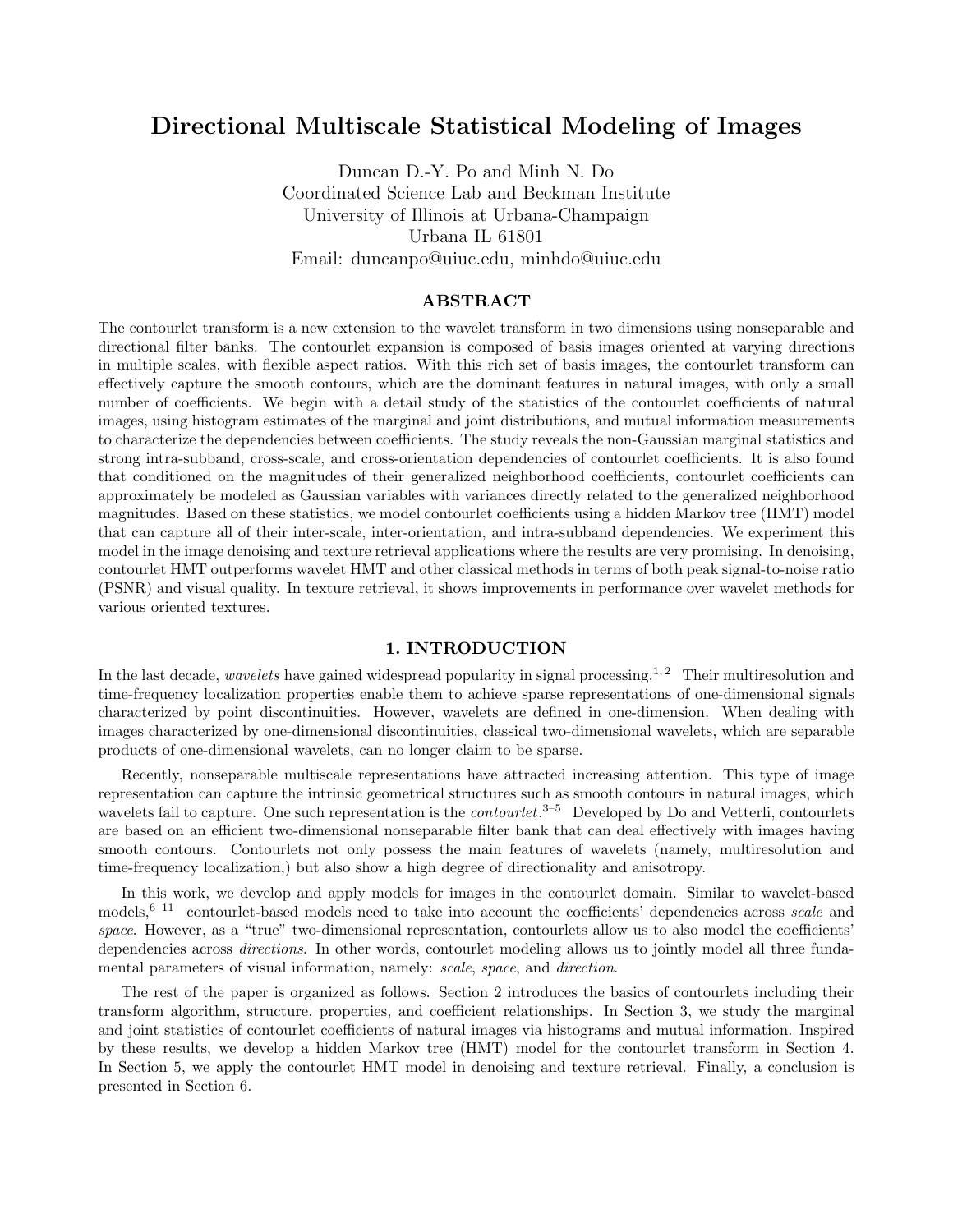

Figure 1. (a) Wavelet bases have square supports and can only capture points. (b) Contourlet bases have elongated supports and can capture line segments. Contourlets thus can effectively represent a smooth contour with fewer coefficients. (c) PDFB structure.



Figure 2. (a) An example of contourlet transform of the image "Peppers." Small coefficients are colored black while large coefficients are colored white. Larger rectangles correspond to finer subbands. (b) The corresponding frequency partition.

### 2. BACKGROUND

### 2.1. Contourlets

Contourlets are a sparse efficient overcomplete expansion for two-dimensional signals that are piecewise smooth away from smooth contours. $3^{-5}$  Such signals resemble natural images of natural objects and scenes, with the discontinuities as boundaries of objects. The discontinuities, referred to as *edges*, are gathered along onedimensional smooth contours. Two-dimensional wavelets are only good at catching zero-dimensional or point discontinuities, resulting in largely inefficient decompositions. For example, as shown in Figure 1(a), it would take many wavelet coefficients to accurately represent even one simple one-dimensional curve.

Contourlets, meanwhile, have the multiresolution and time-frequency localization properties of wavelets, but also shows a very high degree of directionality and anisotropy. Precisely, contourlet transform involves basis functions that are oriented at any power of two's number of directions with flexible aspect ratios. With such richness in the choice of basis functions, contourlets can represent any one-dimensional smooth edges with close to optimal efficiency. For instance, Figure 1(b) shows that, compared with wavelets, contourlets can represent a smooth contour with much fewer coefficients. Contourlets are implemented by the pyramidal directional filter bank (PDFB)<sup>3–5</sup> that is a cascade of a Laplacian pyramid<sup>12</sup> and a directional filter bank,<sup>13</sup> as shown in Figure  $1(c)$ .

Figure 2(a) shows a typical set of contourlet coefficients for the image "Peppers" divided into four scales and eight directions at the finest scale. Figure 2(b) shows the corresponding frequency division of the contourlet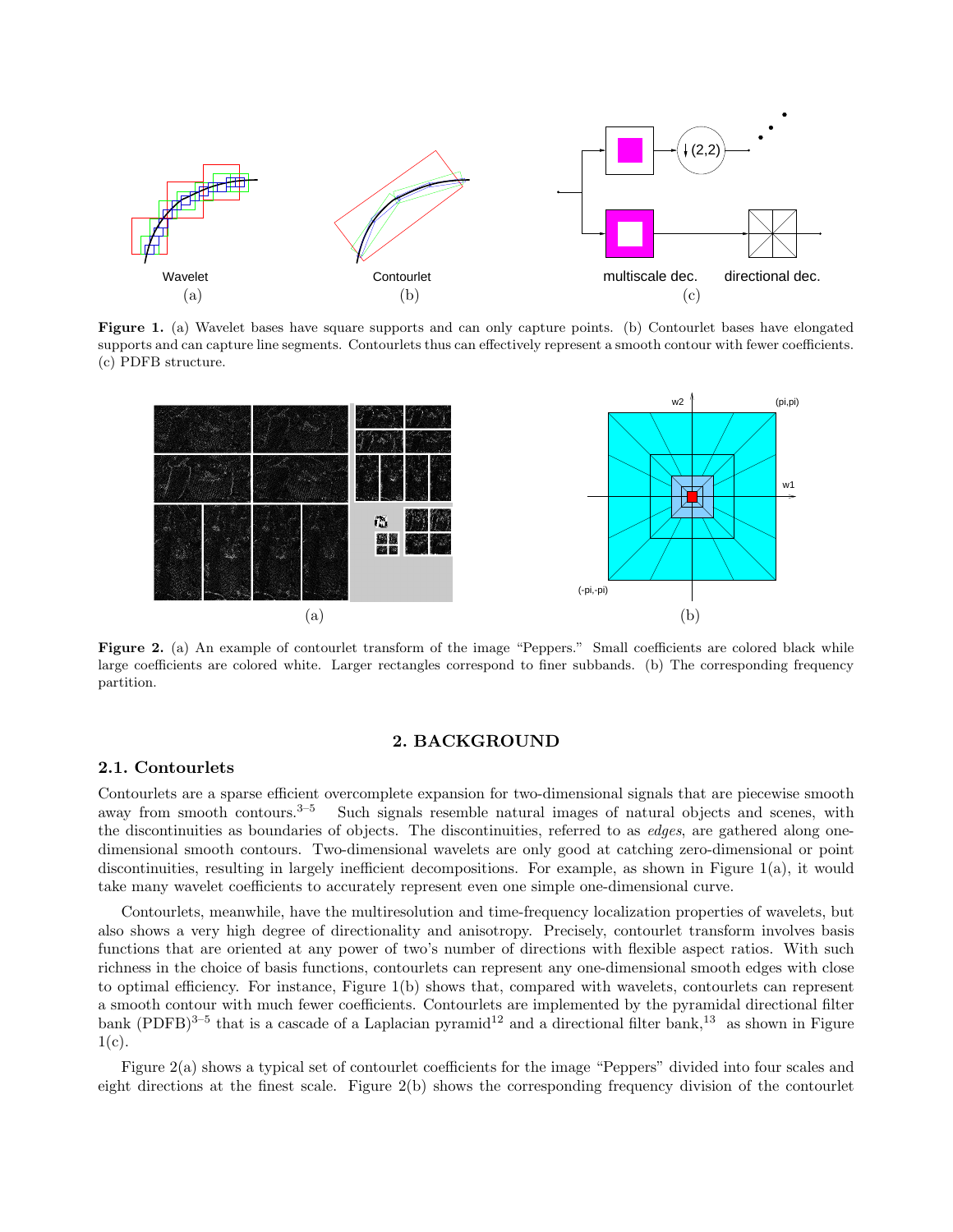

Figure 3. Contourlet coefficient relationships.

transform <sup>∗</sup> .

### 2.2. Coefficient Relationships

We define some important contourlet coefficient relationships. Figure 3 graphically depicts some of these relationships. For each contourlet coefficient  $X$ , we define its eight adjacent coefficients in the same subband as its neighbors  $(NX)$ . Next, the coefficient in the same spatial location in the immediately coarser scale corresponds to its parent  $(P X)$ , and those in the same spatial location in the immediately finer scale are its child coefficients. Note that each coefficient has one parent and four children.

Apart from the cross-scale and intra-subband relationships defined above, a separate category is the crossorientation relationship. Specifically, the coefficients in the same scale and same spatial location but in different directional subbands are referred to as *cousins*  $(CX)$  of each other. This cross-orientation relationship is more important in the contourlet case than in the wavelet case as there are more directions in the contourlet representation. While wavelet coefficients are always separated into only three directions, contourlet coefficients can have an arbitrary power of two's number of directions.

Combining the relationships across scales, space and orientations, we refer to the collective set of all parent  $(PX)$ , neighbors  $(NX)$ , and cousins  $(CX)$  of each coefficient X as its *generalized neighborhood*  $(NX)$ . These coefficient relationships play an important role in contourlet modeling, as will be seen in subsequent sections.

## 3. CONTOURLET STATISTICS

### 3.1. Marginal Statistics

We first study the marginal statistics of the contourlet coefficients of natural images. Figure 4 plots the histograms of two finest subbands of the image "Peppers." The distributions are characterized by a very sharp peak at zero amplitude and extended tails to both sides of the peak. This implies that the contourlet transform is very sparse, as the majority of coefficients have amplitudes close to zero. The kurtoses of the two distributions are measured at 24.50 and 19.40, which are much higher than the Gaussian value of 3. It is observed that the histograms of all subbands of all natural images in our test set all yield similar distributions. Thus, the marginal distributions of natural images in contourlet domain are highly non-Gaussian.

<sup>\*</sup>Recently, a modified version of the contourlet scheme that is critically sampled was developed.<sup>14</sup>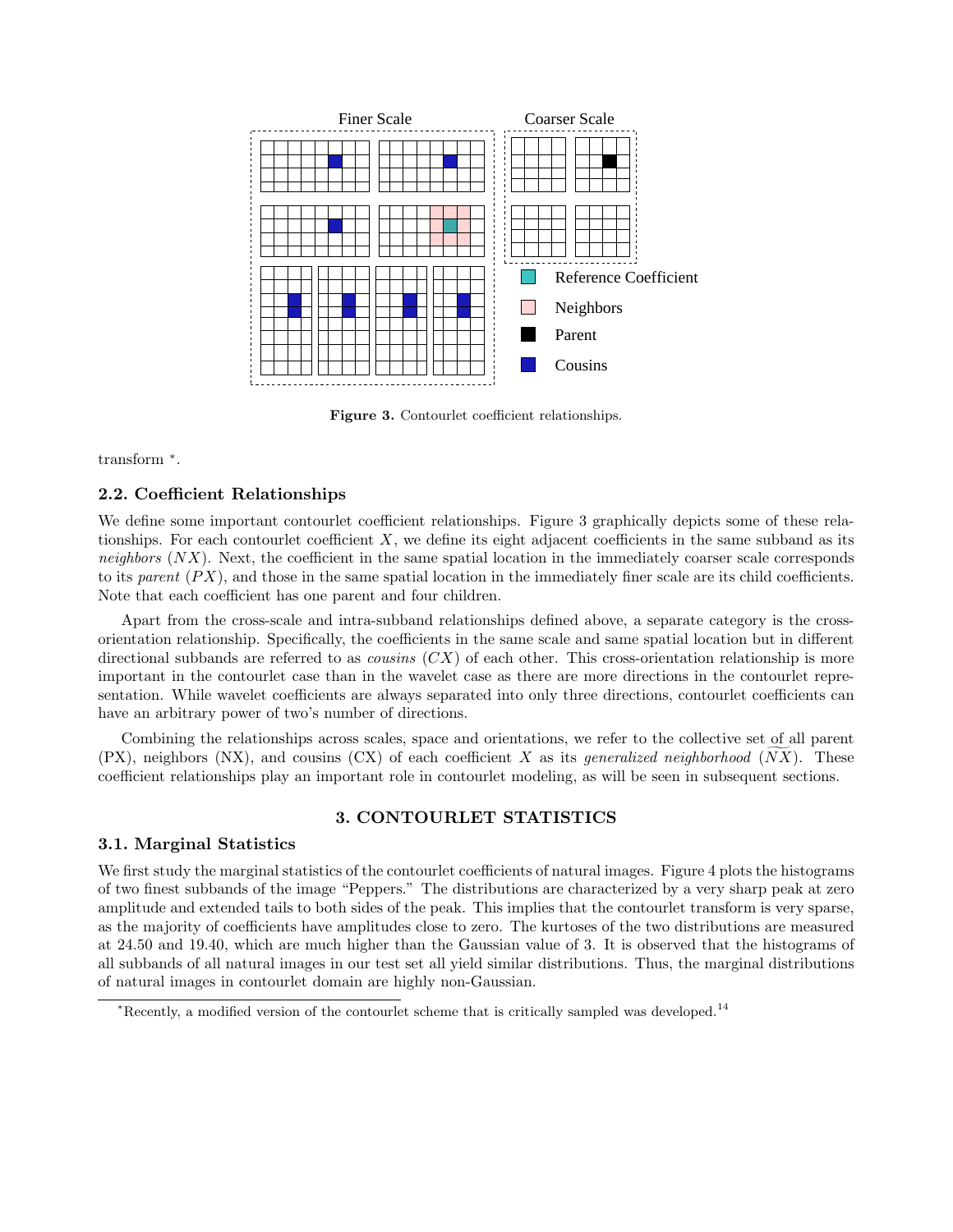

Figure 4. Marginal statistics of two finest subbands of the image "Peppers." The kurtoses of the two distributions are measured at (a) 24.50 and (b) 19.40, showing that the coefficients are highly non-Gaussian.



**Figure 5.** Conditional distribution of a finest subband of "Peppers,"  $P(X \mid .)$ , conditioned on (a) parent, (b) left neighbor, (c) cousin. (d)–(f) corresponds to  $(a)$ –(c) in log-log scale.

## 3.2. Joint Statistics

We next study the joint statistics of contourlet images. Although the contourlet transform is a good decorrelator for images, a simple inspection of the contourlet coefficients of natural images can reveal that the coefficients are dependent on each other. For example, Figure 2 shows that large coefficients tend to cluster spatially around the edges of objects in the image (i.e., the peppers), and also persist to other scales and other orientations. Joint statistics are particularly important because in the wavelet case, image processing algorithms exploiting joint statistics of coefficients<sup> $7-11$ </sup> show significant improvements in performance over those that exploit marginal statistics alone.<sup>15, 16</sup> As the contourlet transform is similar to the wavelet transform, it is natural to extend this assumption to the contourlet case as well.

The top row of Figure 5 plots the conditional distributions of contourlet coefficients,  $P(X \mid .)$ , conditioned on their parents, left neighbors, and cousins for the image "Peppers," and the bottom row shows the same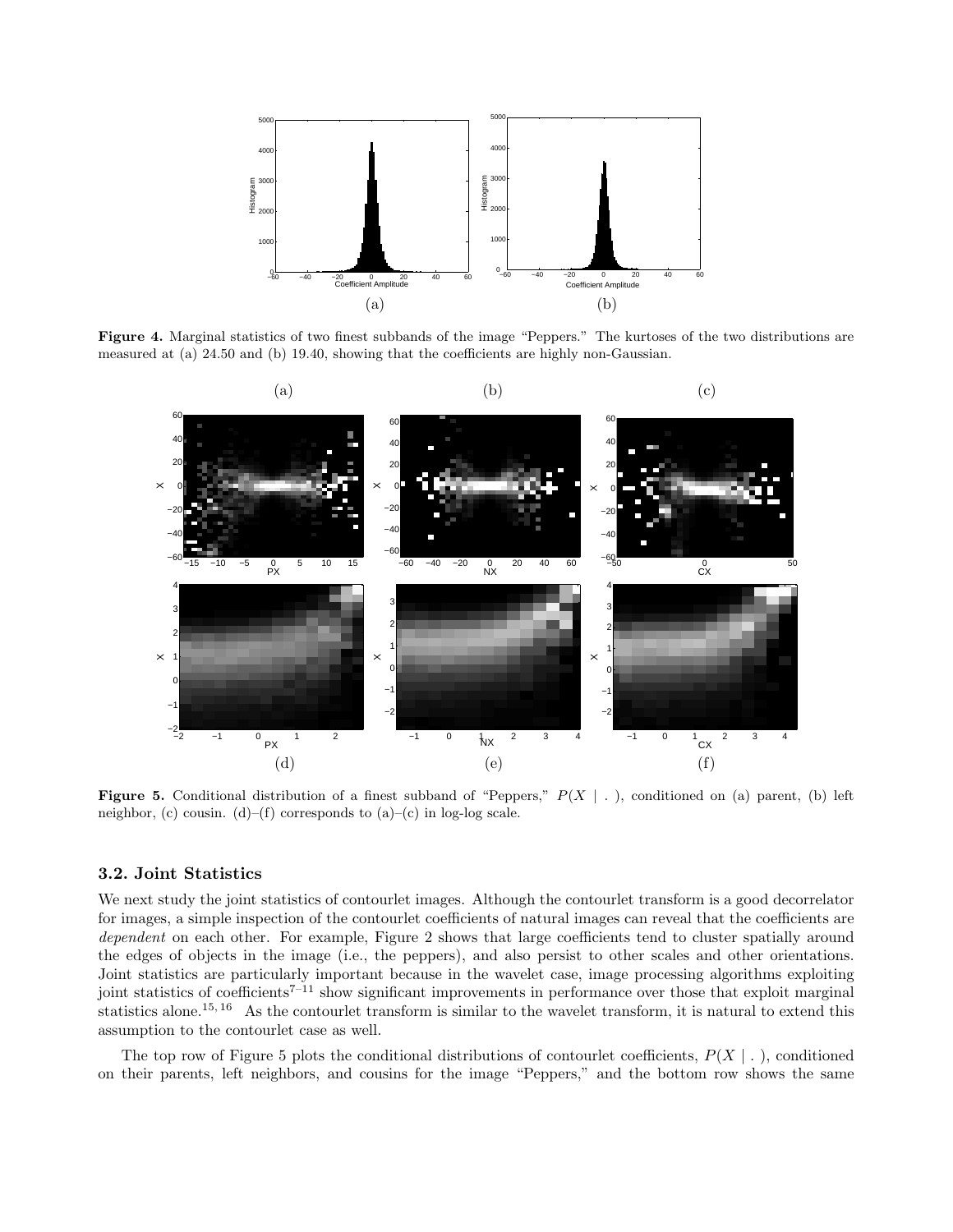

Figure 6. Conditional distribution of the coefficients of a finest subband of "Peppers" on (a) their parents, (b) left neighbors, and (c) cousins. The kurtoses of the distributions are measured at 3.90, 2.90, and 2.99, respectively.

plots in log-log scale. All three conditional distributions resemble a "bow-tie" shape, while in log-log scale, they all display a horizontal distribution on the left and a unit slope distribution on the right.<sup>6</sup> The "bow-tie" shaped conditional distribution indicates two properties of the coefficients. First, even though the coefficients are correlated due to the overcomplete nature of the contourlet transform, they are approximately decorrelated with the conditional expectation  $E[X \mid . \mid \approx 0$ . Second, the distribution of the coefficients varies with the conditioned magnitude and therefore the coefficients are dependent on one another. From the log-log scale plots, the unit slope on the right indicates a linear relationship between the magnitudes of the coefficients and their generalized neighborhoods. Ignoring the left sides of the plots, which are caused mainly by quantization errors and other uncertainties, $9$  we can conclude that contourlet coefficients of natural images are *uncorrelated* yet linearly dependent in magnitude on their generalized neighborhoods.

It is also of interest to investigate the vertical cross-sections of the top row of Figure 5, which correspond to the conditional distributions of contourlet coefficients, conditioned on particular magnitudes of their generalized neighborhoods. It is found that the cross-sections generally have the shape as shown in Figure 6. The kurtoses of the conditional distributions are measured at 3.90, 2.90, and 2.99, conditioned on the coefficients' parents, left neighbors, and cousins, respectively. The kurtoses are very close to the Gaussian kurtosis of 3, indicating that the conditional distributions of contourlet coefficients can be well-modeled by Gaussian distributions. Compared to the unconditional distributions in Figure 4, for which the kurtoses are highly non-Gaussian at around 20, it can be concluded that contourlet coefficients are non-Gaussian but conditionally Gaussian. Since in Figure 5, the vertical cross-section of each column can be approximated as a Gaussian distribution, contourlet coefficients can be accurately modeled using a mixture of Gaussian distributions of different variances.

### 3.3. Mutual Information

We propose a quantitative study on the joint statistics of contourlet coefficients, in complement to the qualitative study previously discussed. In particular, we measure the mutual information between coefficients as a quantitative measurement of dependencies.<sup>17, 18</sup> Mutual information, defined as<sup>19</sup>

$$
I(X;Y) = \int \int p(x,y) \log \frac{p(x,y)}{p(x)p(y)} dx dy
$$
\n(1)

between random variables  $X$  and  $Y$ , increases with increasing dependence between the two variables. Because mutual information is also easy to estimate via histograms, it makes a convenient measurement of joint statistics. Specifically, between any two contourlet coefficients X and Y, we use the estimator<sup>20</sup>

$$
\hat{I}(X;Y) = \sum_{i,j} \frac{k_{ij}}{N} \log \frac{k_{ij}N}{k_ik_j} - \frac{(J-1)(K-1)}{2N}
$$
\n(2)

where  $k_{ij}$  is the number of coefficients in a subband observed in cell  $(i, j)$ ,  $k_i = \sum$  $j k_{ij}$  and  $k_j = \sum$  $i k_{ij}$  are the marginal distribution histogram estimates, N is the total number of coefficients in the subband considered, and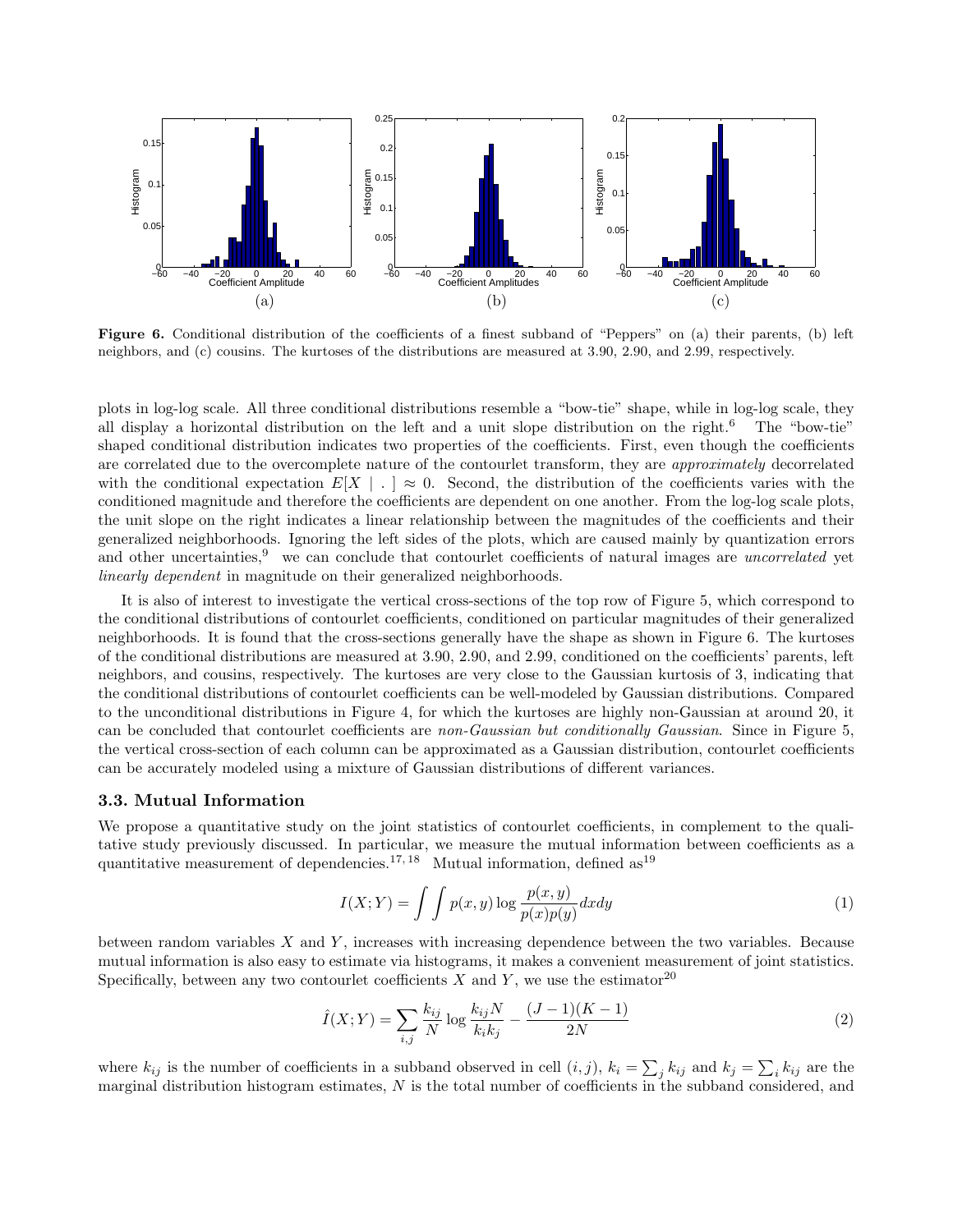Table 1. Mutual information estimate. PX refers to the parent of X; NX is a linear combination of the set of eight spatial neighbors within the same subband; CX is a linear combination of seven cousins in different directional subbands.

|               | Lena | Barbara | Peppers |
|---------------|------|---------|---------|
| I(X;PX)       | 0.11 | 0.14    | 0.10    |
| I(X;NX)       | 0.23 | 0.58    | 0.17    |
| I(X;CX)       | 0.19 | 0.39    | 0.14    |
| I(X;PX,NX)    | 0.24 | 0.58    | 0.17    |
| I(X;NX,CX)    | 0.26 | 0.59    | 0.20    |
| I(X;PX,CX)    | 0.21 | 0.40    | 0.16    |
| I(X;PX,NX,CX) | 0.26 | 0.59    | 0.20    |

J and K are the number of histogram cells along the X and Y directions respectively. Note that the first term is the mutual information histogram estimate and the second term is a partial bias correction term. It can be shown that even after the bias is partially removed, the residual bias still causes the estimator to underestimate the mutual information and the estimate can only serve as a lowerbound.<sup>20</sup>

Table 1 shows the mutual information estimation results for three representative images "Lena," "Barbara," and "Peppers." The results are obtained using the 9-7 pyramidal filters (9-7 filters) and the McClellan transformed directional filters, proposed by Cohen and Daubechies  $(CD$  filter)<sup>21</sup> as the contourlet filters. Comparing the first three rows, it can be observed that the eight neighbors contain the most information about the coefficients, followed by the set of cousins, which is followed by the parent coefficient. This pattern is consistent over all images studied, and is particularly evident for highly textured images such as "Barbara." A second observation is that the joint mutual information of parent and neighbors  $I(X;PX,NX)$  is approximately equal to  $I(X;NX)$ , while the joint mutual information of neighbors and cousins  $I(X;NX, CX)$  is also only marginally higher than  $I(X;NX)$  (approximately 10% to 20% increase). The gains are even smaller for images dominated by textures such as "Barbara." This indicates that the eight neighbor coefficients contain most of the available information about the coefficients, and neither parent nor cousin coefficients offer any significant additional information over the neighbors.

Mutual information estimates, however, are highly dependent on the choice of filters and the directional partition scheme used. Table 2 compares the mutual information estimates for "Lena" using different combinations of the 9-7 or Haar pyramidal filters and two different directional filters: the CD filter or the ladder filter by Phoong et al. (PKVA filter).<sup>22</sup> It can be observed that using the Haar pyramidal filter yields much higher mutual information than using the 9-7 filters. This suggests that the 9-7 filters are superior to the Haar filter in terms of whitening the contourlet coefficients. Similarly, comparing directional filters, the PKVA filter yields lower inter-orientation mutual information than the CD filter and therefore is more effective in whitening the coefficients. Table 2 also displays the mutual information estimates of wavelet coefficients for the same image, using different wavelet filters. Compared to contourlets, wavelet coefficients exhibit similar inter-scale and intrasubband dependencies but much lower inter-orientation dependencies. Thus for contourlets, cousin coefficients carry more significant information than in the case of wavelets.

Table 3 compares the inter-orientation and intra-subband mutual information for different directional partitioning schemes to partition the finest scale into 4, 8, and 16 orientations. Each further partition increases the inter-orientation dependency and decreases the intra-subband dependency. This observation is important in that the relative importance of inter-orientation and intra-subband dependencies can be adjusted by controlling the partitioning of each scale of the contourlet transform.

# 4. HIDDEN MARKOV TREE MODEL

We use the two-state hidden Markov tree (HMT) model<sup>18, 23</sup> to model the contourlet coefficients. The HMT models each coefficient with a mixture of two Gaussian random distributions. Each coefficient is associated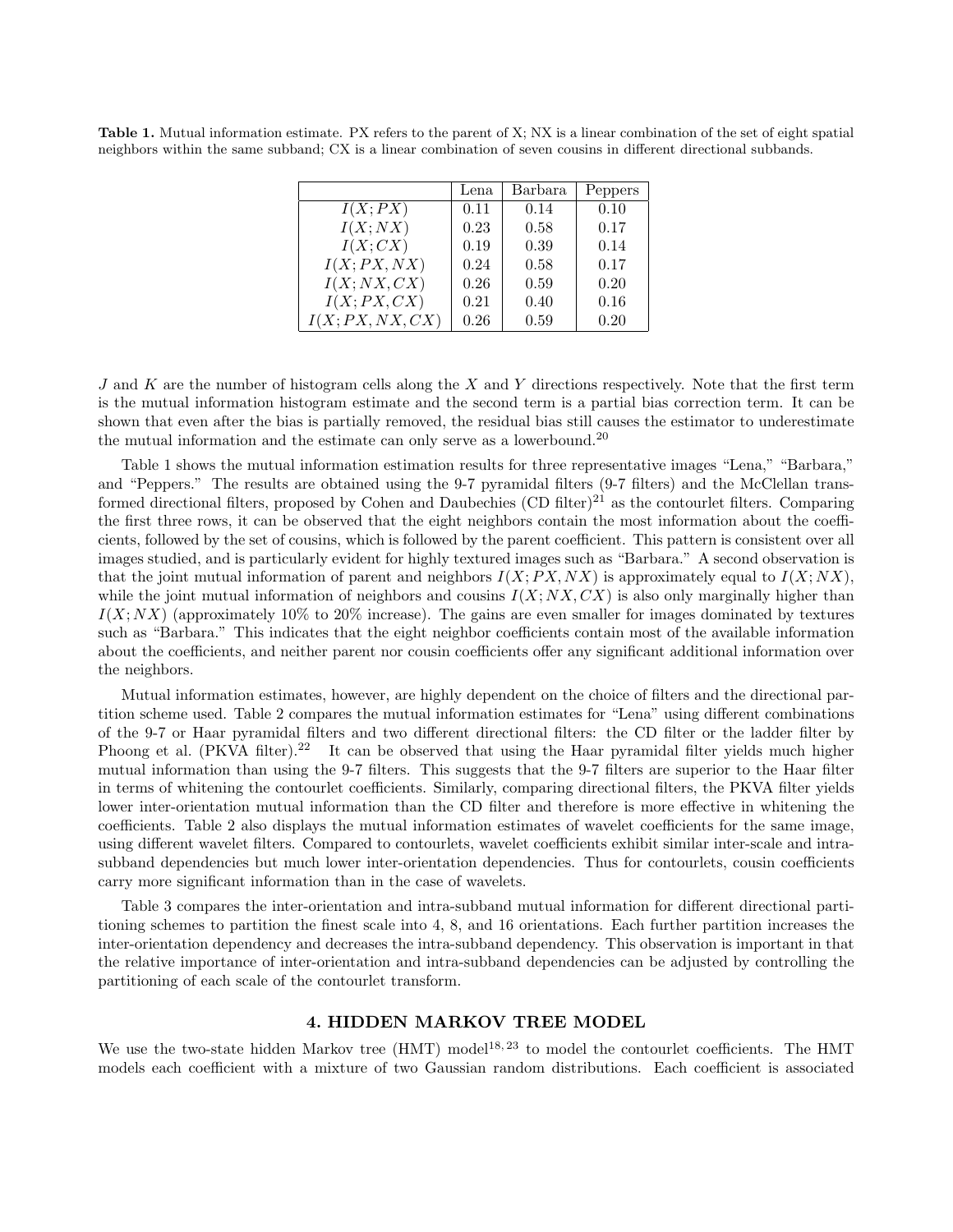| Contourlets        |         |                      |                      |  |  |
|--------------------|---------|----------------------|----------------------|--|--|
| p filter; d filter | I(X;PX) | $\overline{I(X;NX)}$ | $\overline{I(X;CX)}$ |  |  |
| Haar, CD           | 0.18    | 0.33                 | 0.32                 |  |  |
| $9-7$ , $CD$       | 0.11    | 0.23                 | 0.19                 |  |  |
| 9-7, PKVA          | 0.11    | 0.24                 |                      |  |  |
| Wavelets           |         |                      |                      |  |  |
| filter             | I(X;PX) | I(X;NX)              | $\overline{I}(X;CX)$ |  |  |
| Haar               | 0.20    | 0.27                 | 0.14                 |  |  |
| Daubechies 4-taps  | 0.14    | 0.23                 | 0.08                 |  |  |
| Daubechies 8-taps  | 0.11    | 0.20                 | 0.05                 |  |  |

Table 2. Mutual information estimate for contourlet and wavelet representation of "Lena" using different filters.

Table 3. Mutual information estimate for different partitions of the finest subbands. Data are obtained using 9-7 pyramidal filters and CD directional filter on the "Lena" image.

|         |          | 4 directions   8 directions | 16 directions |
|---------|----------|-----------------------------|---------------|
| I(X:NX) | ${).}26$ | $\rm 0.23$                  |               |
| J(X:CX) |          | 0.19                        | 0.19          |

with a hidden state variable, randomly distributed over its two states. Conditioned on its state, it is normally distributed with the corresponding variance of the state.

The HMT models the inter-coefficient dependencies by establishing links between the *hidden states* of parent and child coefficients in a quad-tree structure. Associated with each link is a state transition probability matrix  $\mathbf{A}_{m,n}$  $\overline{a}$ 

$$
\mathbf{A}_{m,n} = \left( \begin{array}{cc} a_{m,n}^{1,1} & a_{m,n}^{1,2} \\ a_{m,n}^{2,1} & a_{m,n}^{2,2} \end{array} \right) \tag{3}
$$

where  $a_{m,n}^{k,l}$  is the probability that the child coefficient m is in state k given the parent coefficient n is in state l. The distributions of the coefficients in the root subbands are also specified in the model.

The simple quad-tree structure of HMT enables efficient training using the expectation maximization (EM) algorithm.<sup>23</sup> The quad-tree structure also allows for direct modeling of inter-scale dependencies, and indirect modeling of the dependencies between neighboring coefficients within the same subband, via their links to their common ancestors.

One major difference between the wavelet HMT and the contourlet HMT models is that the contourlet HMT model also accounts for the inter-orientation dependencies while the wavelet HMT does not. Figure 7 illustrates this difference. In wavelet decompositions, the four children of any parent coefficient are always in the same directional subband. As a result, each tree within the model is entirely in one direction. As the HMT model models each tree independently, dependencies across directions are not modeled. Conversely, contourlet coefficients can have their four children in two separate directional subbands. Thus, contourlet HMTs can span several adjacent directions in the finer scales and therefore, inter-orientation dependencies are modeled. In other words, the contourlet HMT model effectively captures the dependencies across all of scale, space and orientation. The software for the implemention of this model can be downloaded from http://www.ifp.uiuc.edu/˜minhdo.

### 5. APPLICATIONS

### 5.1. Denoising

We apply the contourlet HMT model in Bayesian denoising of zero-mean additive white Gaussian noise. We first obtain the contourlet HMT model of the clean image,  $\theta_u$ , by subtracting the noise power from all variances in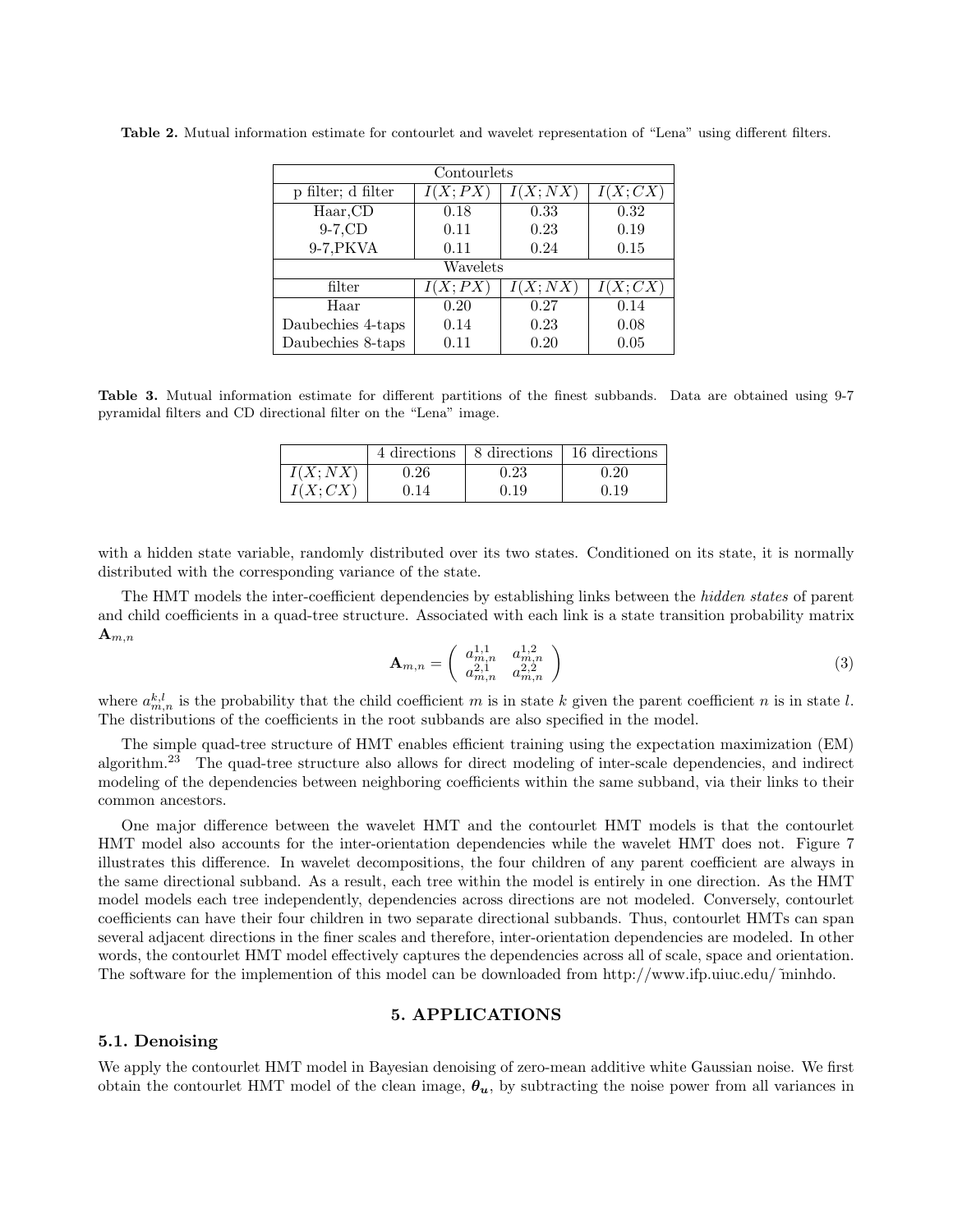

Figure 7. Parent-children relationship for (a) wavelets and (b) two possible contourlets structures. Black squares represent parent coefficients with white squares as their children. Notice for the bottom contourlet structure, a parent coefficient can have its children spread over two subbands.

|               | noisy | $\overline{w}$ iener2 | wavelet      | wavelet    | contourlet |
|---------------|-------|-----------------------|--------------|------------|------------|
|               |       | $(5\times5)$          | thresholding | <b>HMT</b> | <b>HMT</b> |
| Lena          | 14.63 | 24.75                 | 24.20        | 25.89      | 25.73      |
| Barbara       | 14.48 | 22.57                 | 21.96        | 23.71      | 23.88      |
| Peppers       | 14.74 | 24.60                 | 23.82        | 25.28      | 25.37      |
| Goldhill      | 14.52 | 24.32                 | 23.51        | 25.18      | 25.19      |
| <b>Boat</b>   | 14.55 | 23.89                 | 23.08        | 24.90      | 24.83      |
| Baboon        | 14.36 | 21.03                 | 19.71        | 21.48      | 21.57      |
| Couple        | 14.32 | 23.77                 | 22.69        | 24.19      | 23.61      |
| Zelda         | 14.61 | 25.78                 | 26.05        | 27.63      | 27.71      |
| <b>Bridge</b> | 14.61 | 22.14                 | 20.73        | 22.44      | 22.50      |
| Truck         | 14.26 | 24.79                 | 24.47        | 26.49      | 26.35      |

Table 4. Peak signal-to-noise ratio (in decibels) of denoised images.

the noisy model,  $\theta_v$ . With the model, we can perform Bayesian denoising<sup>18, 23, 24</sup>

$$
E[\vec{u}_{i,j,k} | \vec{v}_{i,j,k}, \theta_{\mathbf{u}}] = \sum_{m} p(S_{i,j,k} = m | \vec{v}_{i,j,k}, \theta_{\mathbf{u}}) \times (\sigma_{i,j,m}^2 I) \times (\sigma_{i,j,m}^2 I + \Sigma_n)^{-1} \times \vec{v}_{i,j,k}
$$
(4)

where  $\vec{u}_{i,j,k}$  and  $\vec{v}_{i,j,k}$  are respectively the set of clean and noisy coefficients that fall within an arbitrarily-sized local neighborhood window at the  $k^{th}$  coefficient in the  $j^{th}$  subband in the  $i^{th}$  scale,  $p(S_{i,j,k} = m \mid \vec{v}_{i,j,k}, \theta_u)$  is the state likelihood,  $\sigma_{i,j,m}^2$  is the model variance, and  $\Sigma_n$  is the noise covariance matrix. I denotes the identity matrix. Note that a local window of coefficients, rather than a single coefficient, is used in the equation because the overcomplete property of contourlets causes the white noise to become correlated in the contourlet domain.<sup>24</sup>

We applied the denoising algorithm described above to noisy test images and the results are shown in Table 4. Also in the table are the denoising results of the same noisy images using wavelet HMT and two other classical denoising methods in Matlab's "wiener2" and wavelet thresholding (with threshold =  $3\sigma_n$ ). In terms of peak signal-to-noise ratio (PSNR), contourlet HMT gives the highest PSNR of the four methods compared. It produces better PSNR than wavelet HMT for most of the images, while easily outperforming "wiener2" and wavelet thresholding for all images. Most importantly, contourlet HMT produces superior denoised results in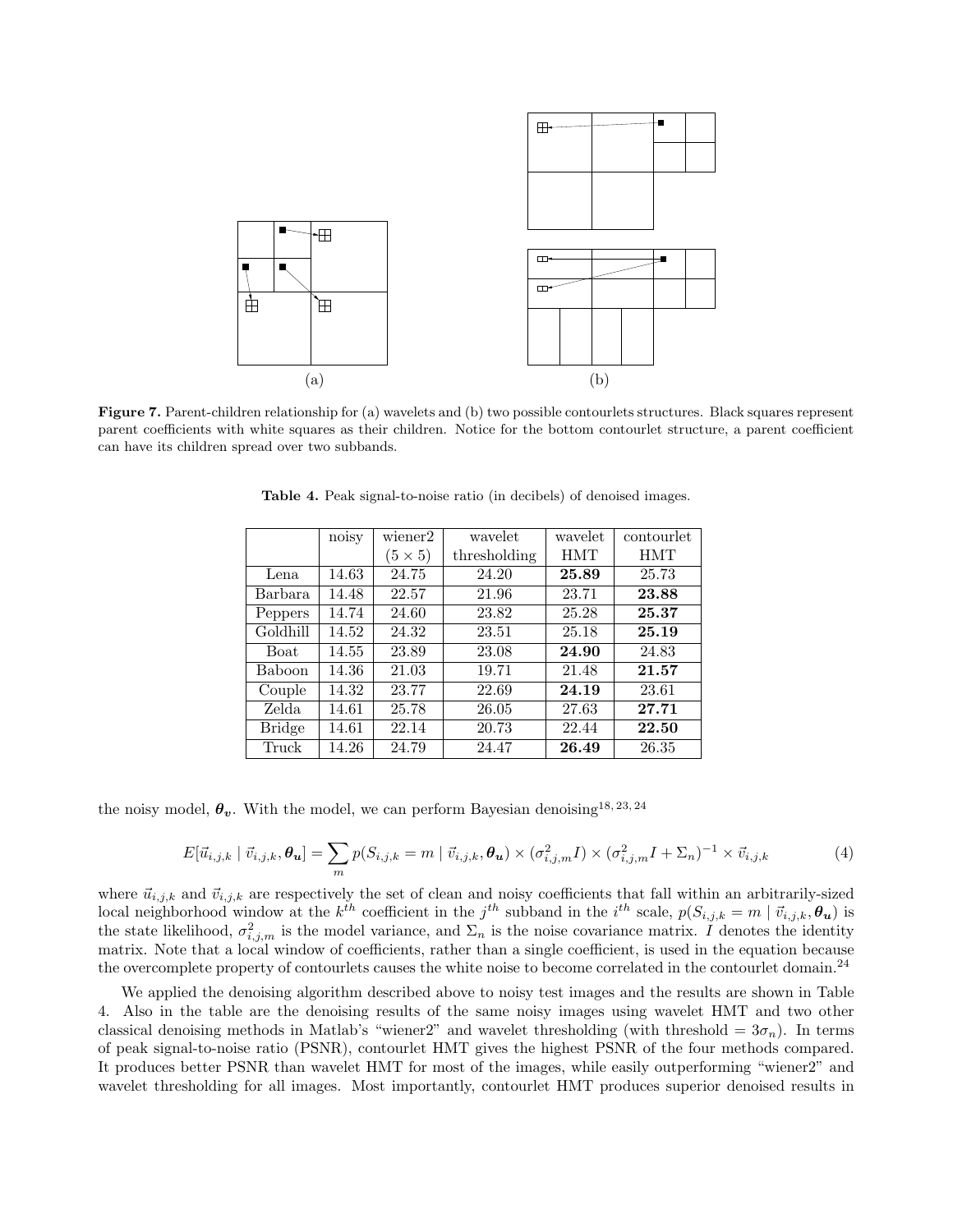

**Figure 8.** Denoising results of "Zelda" image: (a) "Zelda" image, (b) noisy image  $(\sigma_n = 51, \text{PSNR} = 14.607)$ , (c) wiener2  $(PSNR = 25.780)$ , (d) wavelet thresholding  $(PSNR = 26.046)$ , (e) wavelet HMT ( $PSNR = 27.631$ ), and (f) contourlet  $HMT$  (PSNR = 27.707).

terms of visual quality. Figure 8 shows the denoising results of the "Zelda" image. It is clear that contourlet HMT removes most of the noise and produces the smoothest image.

#### 5.2. Texture Retrieval

The contourlet HMT model is then applied to content-based texture retrieval. We first constructed a texture image database using 64 textures from the Brodatz database.<sup>25</sup> Each of these textures was partitioned into 16 sub-images of size 128×128, and only 8 of the 16 were retained. Thus the database contained 512 texture images in total with 8 images from each of the 64 texture classes. For all texture images in the database, we applied the contourlet HMT model and extracted the model parameters as features. We then used each image in the database as the query image and measured, via the Monte-Carlo method, the Kullback-Liebler distances between the query image and each database image.<sup>18</sup> For each query, the 15 database images that gave the smallest KLD were retrieved.

We compare our results with wavelet HMT texture retrieval<sup>5</sup> and the resulting average retrieval rates are shown in Table 5. Note that contourlet HMT gives an average retrieval rate approximately 2.5% higher than that of wavelet HMT. Comparing the retrieval rates for individual textures, the top part of Figure 9 shows the texture images that are better retrieved by wavelets than by contourlets by at least 5%, and the bottom part shows those better retrieved by contourlets by at least 5%. From the figure, it can be seen that the textures better retrieved by wavelets are all characterized by dominant vertical or horizontal directional components. In contrast, the textures better retrieved by contourlets generally demonstrate more diverse directional components (such as circular or irregular shapes). This shows the superior quality of contourlets in capturing directional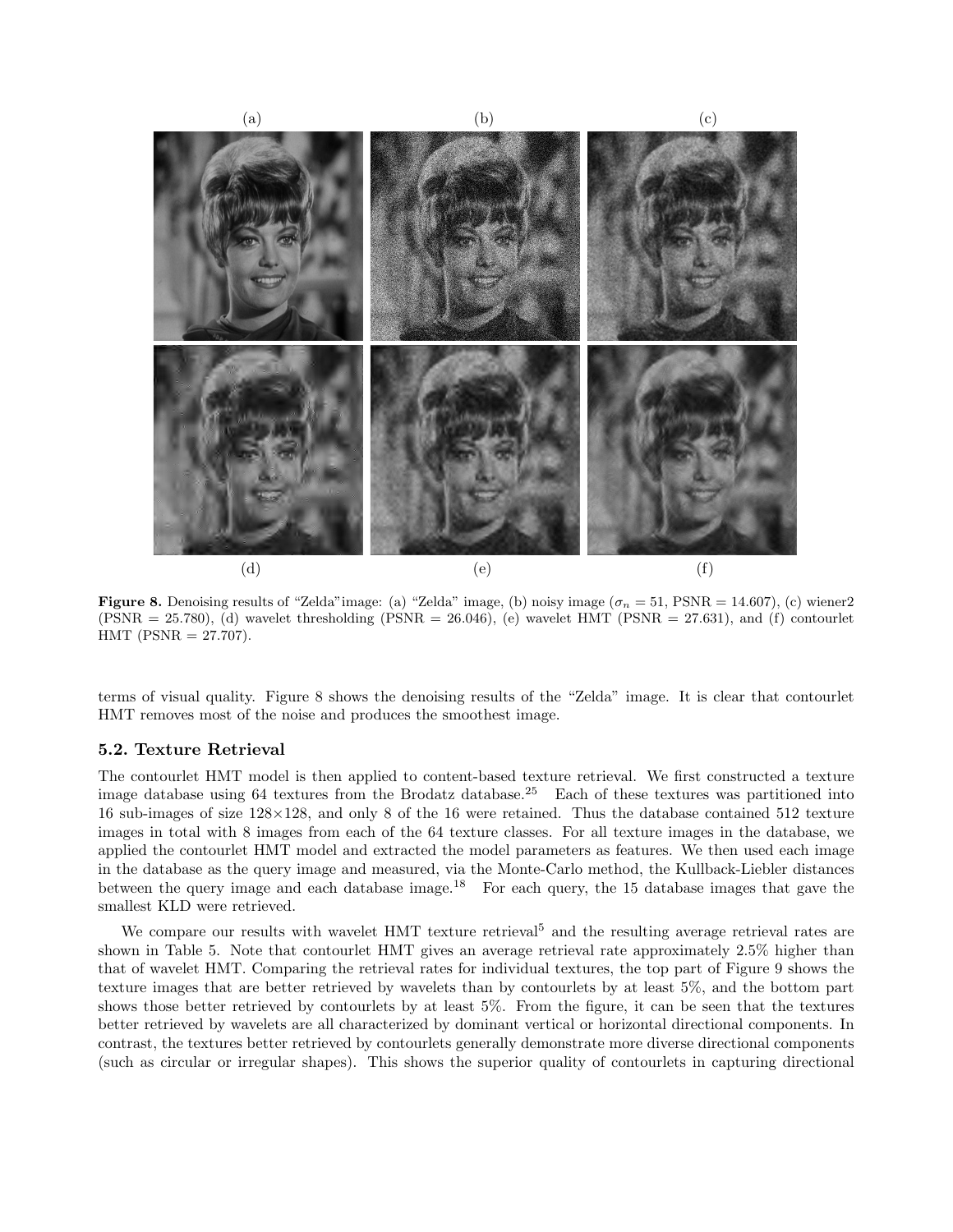Table 5. Average retrieval rates. All figures are percentages.

wavelet HMT contourlet HMT 90.87 93.29

Figure 9. Texture retrieval results. The top row shows the textures that are better retrieved by wavelets than by contourlets by at least 5%. The bottom two rows show the textures that are better retrieved by contourlets than by wavelets by at least 5%.

information. For most textures, contourlet HMT texture retrieval gives satisfactory texture retrieval performance with retrieval rates typically above 80%.

#### 6. CONCLUSION

We have studied the properties of the contourlet coefficients of natural images. It is found that similar to wavelets, contourlet coefficients are highly non-Gaussian but conditionally Gaussian conditioned on their generalized neighborhoods. Properties of persistence and clustering are apparent as the coefficients are highly dependent on their parents and neighbors, as well as cousins in different orientation subbands. Such dependencies can be quantitatively verified using mutual information, which shows contourlet coefficients exhibits highest level of dependence on their neighbors, followed by cousins, which are followed by parents.

Based on the above properties, we have developed a contourlet hidden Markov tree model (HMT) which models the contourlet coefficients using a mixture of Gaussian distributions. The model also exploits all of cross-scale, cross-orientation, and intra-subband dependencies. We applied this model on denoising and texture retrieval. The results are highly promising. In denoising, contourlet HMT produces superior peak signal-to-noise ratio (PSNR) and visual quality in the denoised images. In texture retrieval, contourlet HMT gives higher retrieval rates than wavelets for textures that show high directionality. Both results suggest that contourlets can capture directional information very well, which is a highly valuable property in image processing.

### REFERENCES

- 1. M. Vetterli and J. Kovačević, Wavelets and Subband Coding. Upper Saddle River, NJ: Prentice Hall, 1995.
- 2. S. Mallat, A Wavelet Tour of Signal Processing. San Diego, CA: Academic Press, 1999.
- 3. M. N. Do and M. Vetterli, "Contourlets," in Beyond Wavelets, J. Stoeckler and G. V. Welland, Eds. San Diego, CA: Academic Press, 2003. To Appear.
- 4. M. N. Do and M. Vetterli, "Contourlet: A computational framework for directional multiresolution image representation," submitted to IEEE Transactions on Image Processing, 2003.